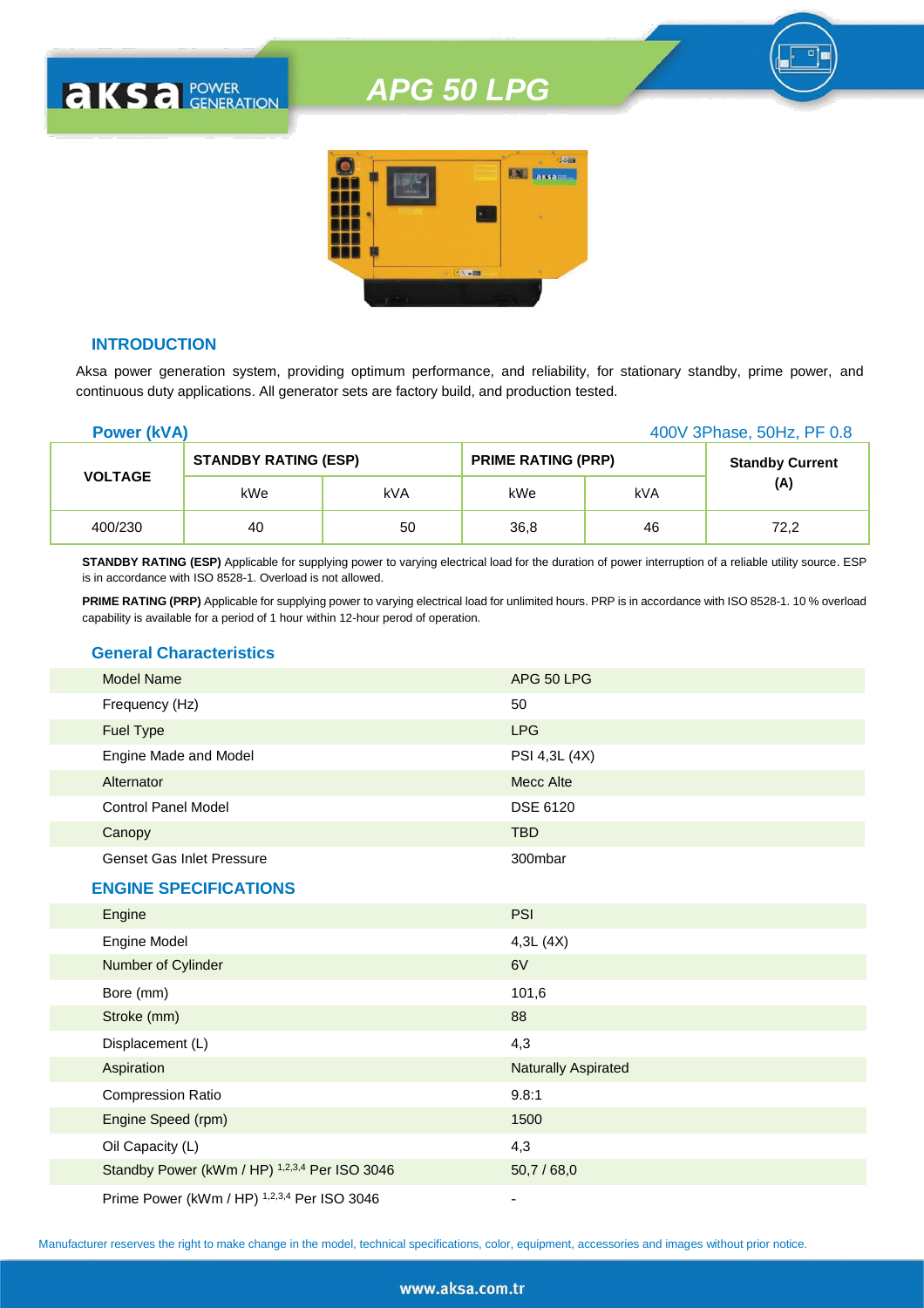

#### **ALTERNATOR CHARACTERISTICS**

**AKSA** POWER

| <b>Manufacturer</b>               | <b>Mecc Alte</b> |
|-----------------------------------|------------------|
| Alternator Made and Model         | ECP32 1M/4C      |
| Frequency (Hz)                    | 50               |
| Power (kVA)                       | 50               |
| Voltage (V)                       | 400              |
| Phase                             | 3                |
| A.V.R.                            | <b>DSR</b>       |
| Voltage Regulation                | $(+/-)1%$        |
| <b>Insulation System</b>          | H                |
| Protection                        | IP <sub>23</sub> |
| <b>Rated Power Factor</b>         | 0,8              |
| Weight Comp. Generator (kg)       | 186              |
| Cooling Air (m <sup>3</sup> /min) | 15,7             |
|                                   |                  |

#### **Canopy Dimensions**

| Length (mm) | <b>TBD</b> |
|-------------|------------|
| Width (mm)  | <b>TBD</b> |
| Height (mm) | <b>TBD</b> |

1 Max load and overload ratings based on ISO 3046 gross flywheel power.

2 Technical data based on ISO 3046-1 standards of 77°F(25°C), 14.5Psia (100kPa) and 30% relative humidity.

3 Production tolerances in engines and installed components can account for power variations of ± 5%. Altitude, temperature and excessive exhaust and intake restrictions should be applied to power calculations.

4 All fuel and thermal calculations unless otherwise noted are done at ISO 3046 rated load using LHV for NG of 48.17 MJ/kg.

5 At 0.5 in-H2O of Package Restriction at STP

6.Volume calculated using density of 0.717 kg/m3 for NG, 0.51 kg/L for LPG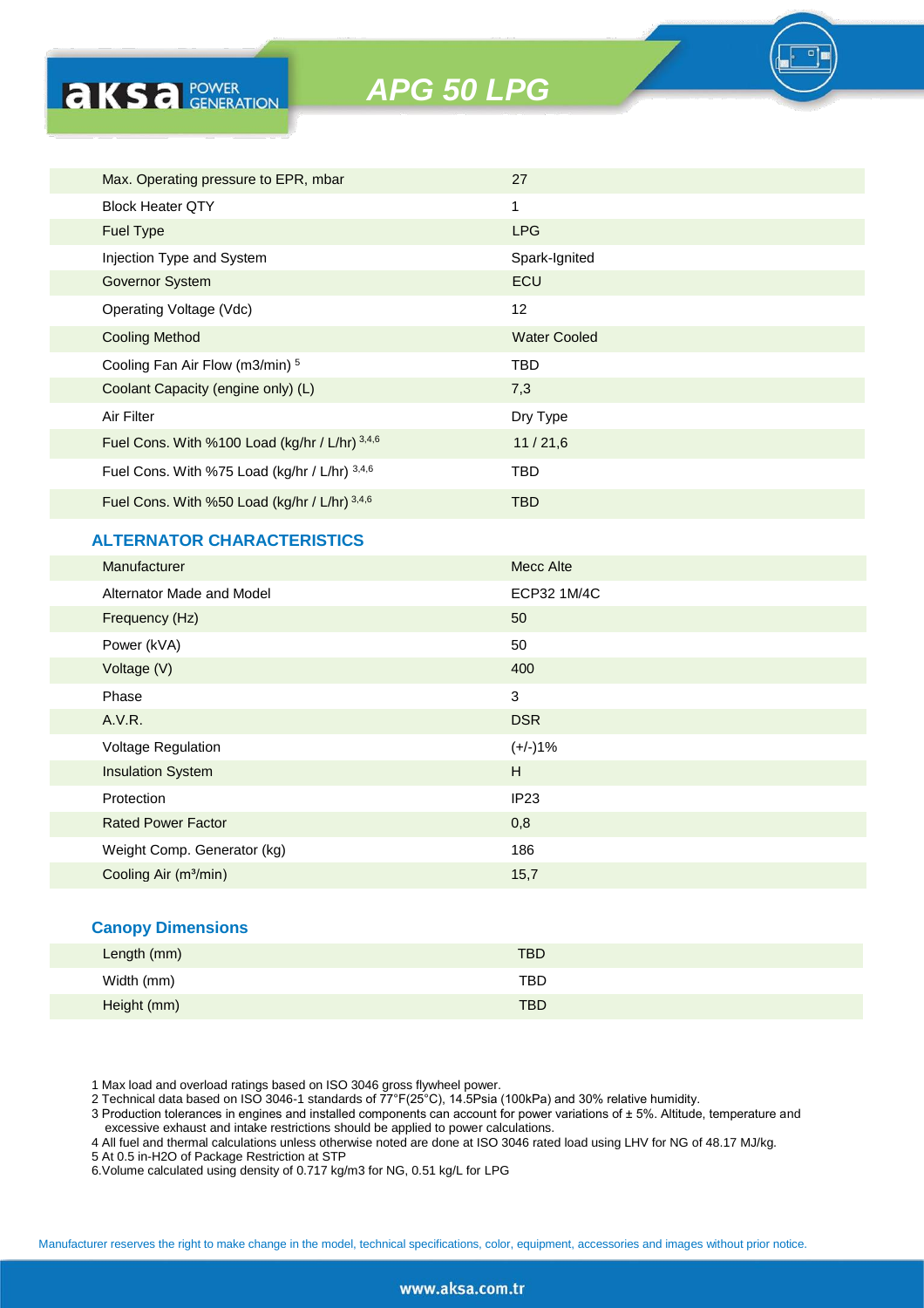### 7  $10$  $11$ 1 6  $13$ 3  $12$ 8  $\overline{2}$ 9 5

- **1.**Steel structures
- **2.** Emergency stop push button
- **3.** Canopy and panels made from powder coated sheet steel.
- **4.** Control panel is mounted on the baseframe. Located at the right side of the generator set
- **5.** Oil could be drained via valve and a hose
- **6.** Exhaust system in the canopy
- **7.** Special large access doors for easy maintanance
- **8.** In front and back side special large access doors for
- easy maintanance
- **9.** Base frame
- **10.** Lifting points
- **11.** The cap on the canopy provides easy accsess to radiator cap.
- **12.** Sound proofing materials
- **13.** Plastic air intake pockets.

#### **INTRODUCTION**

**AKS** *C C <b>C GENERATION* 

Sound-attenuated and weather protective enclosures for generating sets from Aksa, meet event the sound requirements and provide optimum protection from inclement weather and development by our specialist acoustic engineers. Our modular designed sound insulated canopies provide ease of access for servicing and general maintenance and interchangeable components permitting on-site repair. Enclosures are designed to optimize genset cooling performance, providing you with confidence that genset ratings and ambient capability.

#### **Control Panel**

| Control Module             | <b>DSE</b>    |
|----------------------------|---------------|
| Control Module Model       | DSE 6120      |
| <b>Communication Ports</b> | <b>MODBUS</b> |



#### **Devices**

DSE, model 6120 Auto Mains Failure control modüle, Battery charger input 198-264 volt, output 27,6 V 5 A (24 V) or 13,8 Volt 5A (12V), Emergency stop push button and fuses for control circuits

#### **CONSTRUCTION and FINISH**

Comonents installed in sheet steel enclosure.

Phosphate chemical, pre-coating of steel provides corrosion resistant surface

Polyester composite powder topcoat forms high gloss and extremely durable finish

Lockable hinged panel door provides for easy component access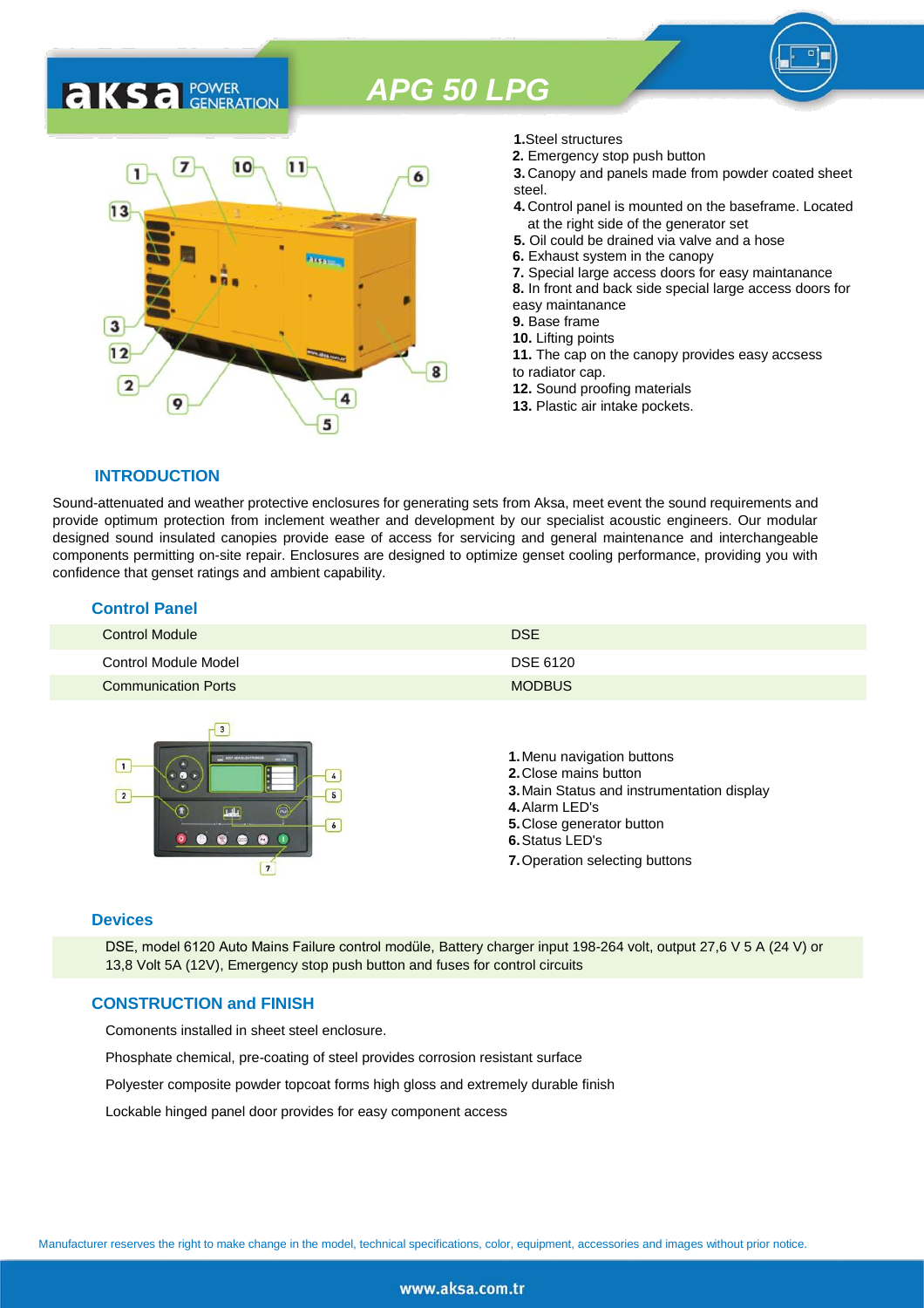

#### **INSTALLATION**

**AKS** *C C <b>C GENERATION* 

Control panel is mounted on baseframe with steel stand. Located at the right side of the generator set (When you look at the Gen.Set. from Alternator).

#### **GENERATING SET CONTROL UNIT**

The DSE 6120 module has been designed to monitor generator frequency, volt, current, engine oil pressure, coolant temperature running hours and battery volts.

Module monitors the mains supply and switch over to the generator when the mains power fails.

The DSE6120 also indicates operational status and fault conditions, Automatically shutting down the Gen. Set and giving true first up fault condition of Gen. Set failure.The LCD display indicates the fault.

#### **STANDARD SPECIFICATIONS**

- Microprocessor controlled.
- LCD display makes information easy to read
- Automatically transfers between mains (utilty) and generator power.
- Manual programming on front panel.
- User-friendly set-up and button layout. communications via RS232, RS485 and ethernet.
- Remote start.
- Event logging (50) showing date and time.
- Controls: Stop/Reset, Manual, Auto, Test, Start, buttons. An additional push button next to the LCD display is used to scroll

through the modules' metering display.

#### **Instruments**

ENGINE

Engine speed

Oil pressure

Coolant temperature

Run time Battery volts

Configurable timing

GENERATOR

Voltage (L-L, L-N)

Current (L1-L2-L3)

Frequency

Gen.Set ready

Gen.Set enabled

#### MAINS

Gen.Set ready Gen.Set enabled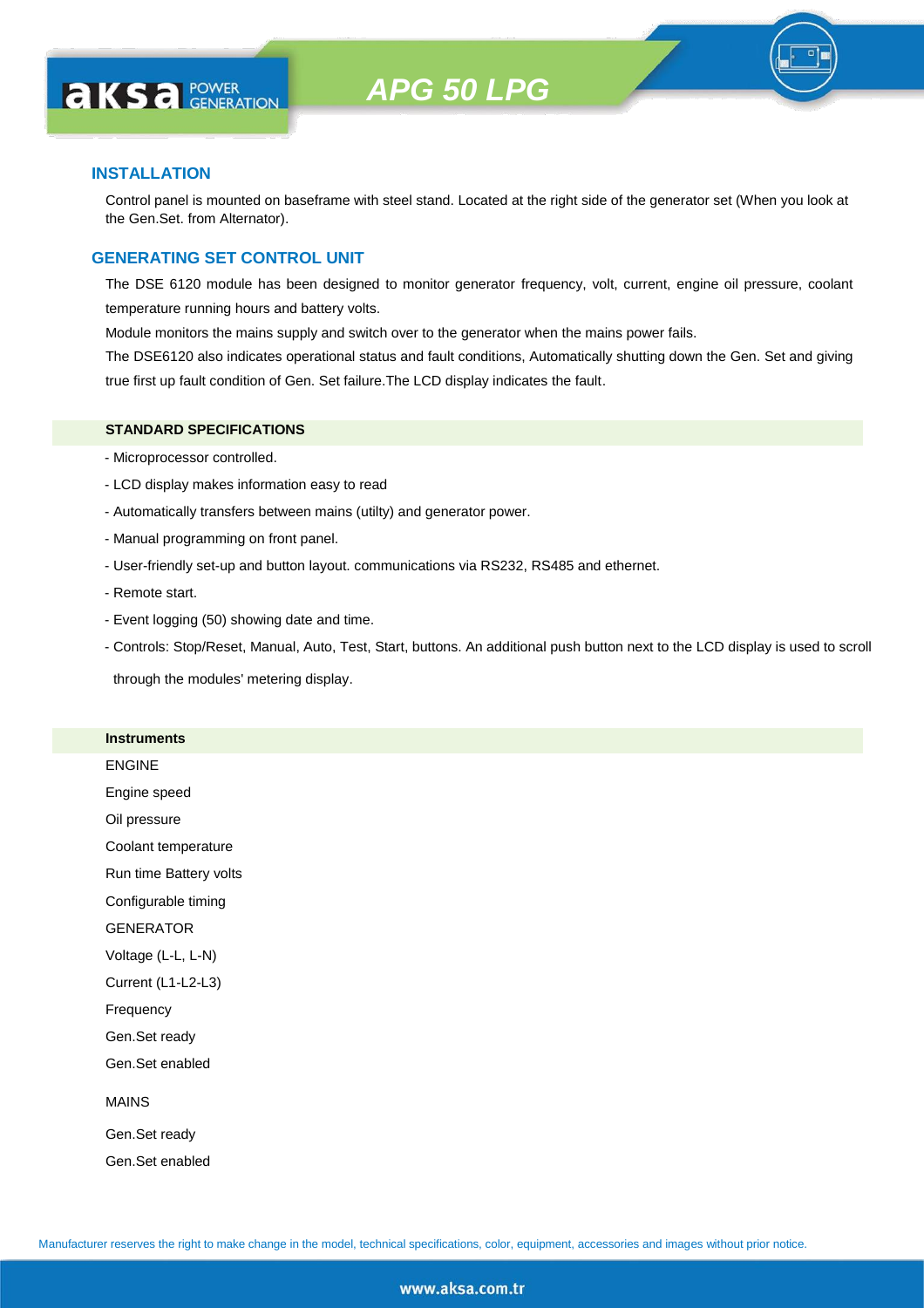# **AKS** *C C <b>C GENERATION*





Charge failure

Battery Low/High voltage

Fail to stop

Low/High generator voltage

Under/over generator frequency

Over /Under speed

Low oil pressure

High coolant temperature.

#### SHUT DOWNS

Fail to start Emergency stop

Low oil pressure

High coolant temperature

Over /Under speed

Under/Over generator frequency

Under/over generator voltage

Oil pressure sensor open

ELECTRICAL TRIP

Generator over current

#### **Options**

Flexible sensor can be controlled with temperature, pressure, percentage (warning/shutdown/electrical trip) Local setting parameters and monitoring from PC to control module with USB connection (max 6 m)

#### **Standards**

Elecrical Safety / EMC compatibility BS EN 60950 Electrical business equipment BS EN 61000-6-2 EMC immunity standard BS EN 61000-6-4 EMC emission standard

#### **STATIC BATTERY CHARGER**

Battery charger is manufactured with switching-mode and SMD technology and it has high efficincy.

Battery charger models' output V-I characteristic is very close to square and output is 5 amper, 13,8 V for 12 volt and 27,6 V for 24 V . Input 198 - 264 volt AC.

The charger is fitted with a protection diode across the output.

Charge fail output is available.

Connect charge fail relay coil between positive output and CF output.

They are equipped with RFI filter to reduce electrical noise radiated from the device

Galvanically isolated input and output typically 4kV for high reliability

Manufacturer reserves the right to make change in the model, technical specifications, color, equipment, accessories and images without prior notice.